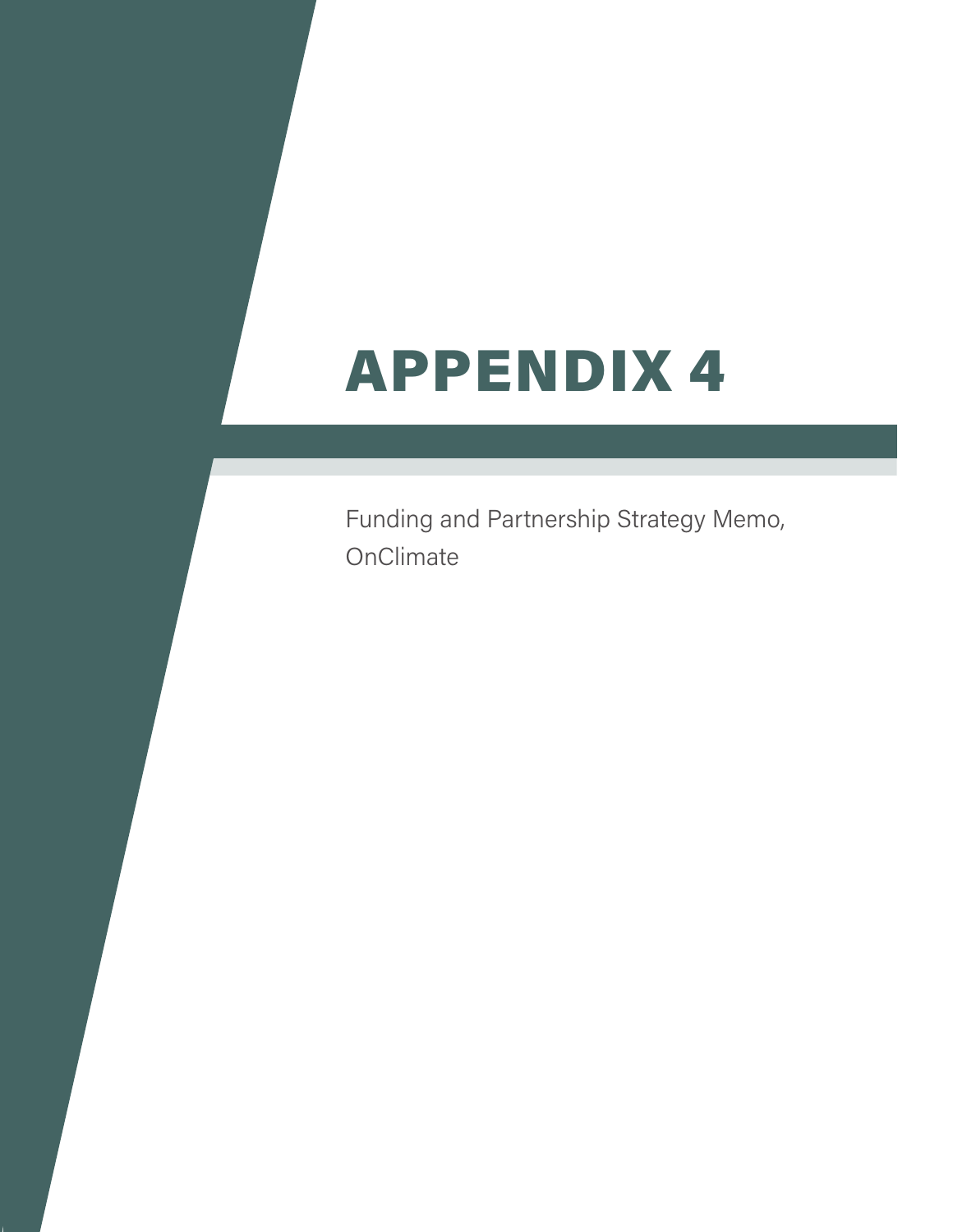# SF BAY TRAIL RAAPP

# FUNDING AND PARNTERSHIP STRATEGY

## Purpose

One of the RAAPP's primary goals is to create a path towards implementation. For this reason, EBRPD designed the RAAPP to include a funding and partnership strategy. This funding and partnership strategy lays the groundwork for implementation by identifying:

- **Deportunities for funding adaptation measures along the Bay Trail, focusing on the three** prioritized concept plans
- **Partnerships that will increase EBRPD's success in pursuing funding opportunities**
- Steps EBRPD can take to build partnerships to support funding pursuits

This strategy draws on interviews and meetings with EBRPD, the City of Berkeley, the City of Alameda, and Caltrans.

This memo first presents an overarching strategy for building partnerships and seeking funding to support implementation of the RAAPP. It then identifies partnership opportunities and next steps for each of the three prioritized concept plans.

The RAAPP Funding and Partnership Strategy assumes that building partnerships will enable EBRPD to increase funding opportunities for Bay Trail sea level rise adaption. This Strategy provides EBRPD with a roadmap for identifying partners and common interests that will enable them to jointly seek funding.

# Partnership and Funding Opportunities for EBRPD's Bay Trail

EBRPD will need to adapt its segments of the Bay Trail to sea level rise, both now and over time. The RAAPP identifies three prioritized concept plans, while acknowledging that many other areas of the Bay Trail will also have to adapt to sea level rise. This section provides an overview of the strategy EBRPD can use to build partnerships and increase funding opportunities throughout its segments of the Bay Trail in the short-term and long-term.

#### Overview of funding sources

EBRPD seeks additional funding sources beyond its existing budget to adapt its Bay Trail segments to sea level rise. Potential additional funding sources include:

Grant programs, including local, state, and federal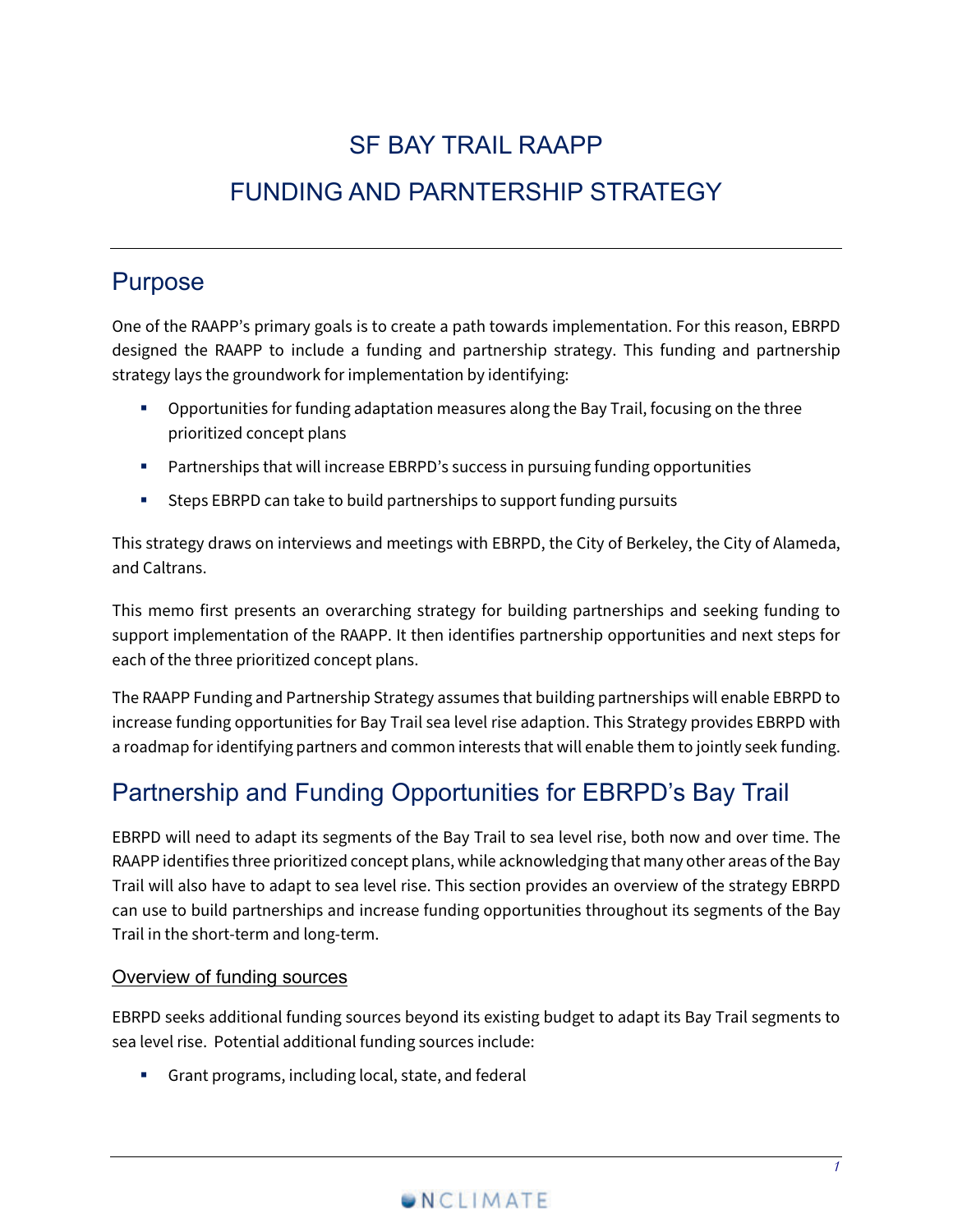- Public asset owners whose asset is affected by the Bay Trail (Infrastructure owners including Caltrans, Federal and State property)
- Private property owners and businesses that may benefit from adaptation of the Bay Trail

#### *Grants*

This Strategy focuses on the first category, grant sources, as it is the likeliest form of funding in the near term. EBRPD already actively pursues grant funding for its programs and intends to use the RAAPP as the basis for seeking grants specific to sea level rise adaptation.

Partnerships are important to competitive grant applications, as they demonstrate a broader base of support for a project seeking funding and highlight the multiple benefits the project can provide. This Strategy highlights in the below sections on each prioritized concept plan the partnerships that could better position EBRPD for grant funding.

The multiple benefits provided by Bay Trail adaptation could make EBRPD and its partners competitive for several grant types, including:

- Habitat restoration including San Francisco Bay Restoration Authority Measure AA, Environmental Enhancement & Mitigation Grant Program, the Coastal Conservancy grants. Proposition 68 could also be a potential source of funds. The California Governor's 2021-2022 Budget Summary calls for \$17.4 million over two years through Proposition 68 funds for projects that support biodiversity and climate resilience by improving coastal and marine ecosystem health.
- Non-motorized transportation including the Urban Greening Grant Program, U.S. Department of Transportation BUILD grants
- Climate resilience and pre-disaster mitigation Federal Emergency Management Agency (FEMA) pre-disaster mitigation grant programs, including the Flood Mitigation Assistance (FMA) program and the Building Resilient Infrastructure and Communities (BRIC) program

## *Public Asset Owners*

EBRPD's segments of the Bay Trail abut a wide range of public assets, including roadways, wastewater and stormwater infrastructure, and federal and state lands. Each of these asset owners face decisions on how to adapt to sea level rise. If EBRPD aligns its own decisions regarding the Bay Trail with the adaptation investment decisions these asset owners make, it can engage those asset owners in pooling funds and sharing the costs related to adaptation.

Bay Trail adaptation measures could also potentially contribute to the protection of public assets inland, which could provide the basis for cost sharing, including payments for ecosystem services, where appropriate. As a starting point, an economic case would need to be made for the value of the asset being protected and the degree of protection offered by the adaptation measure.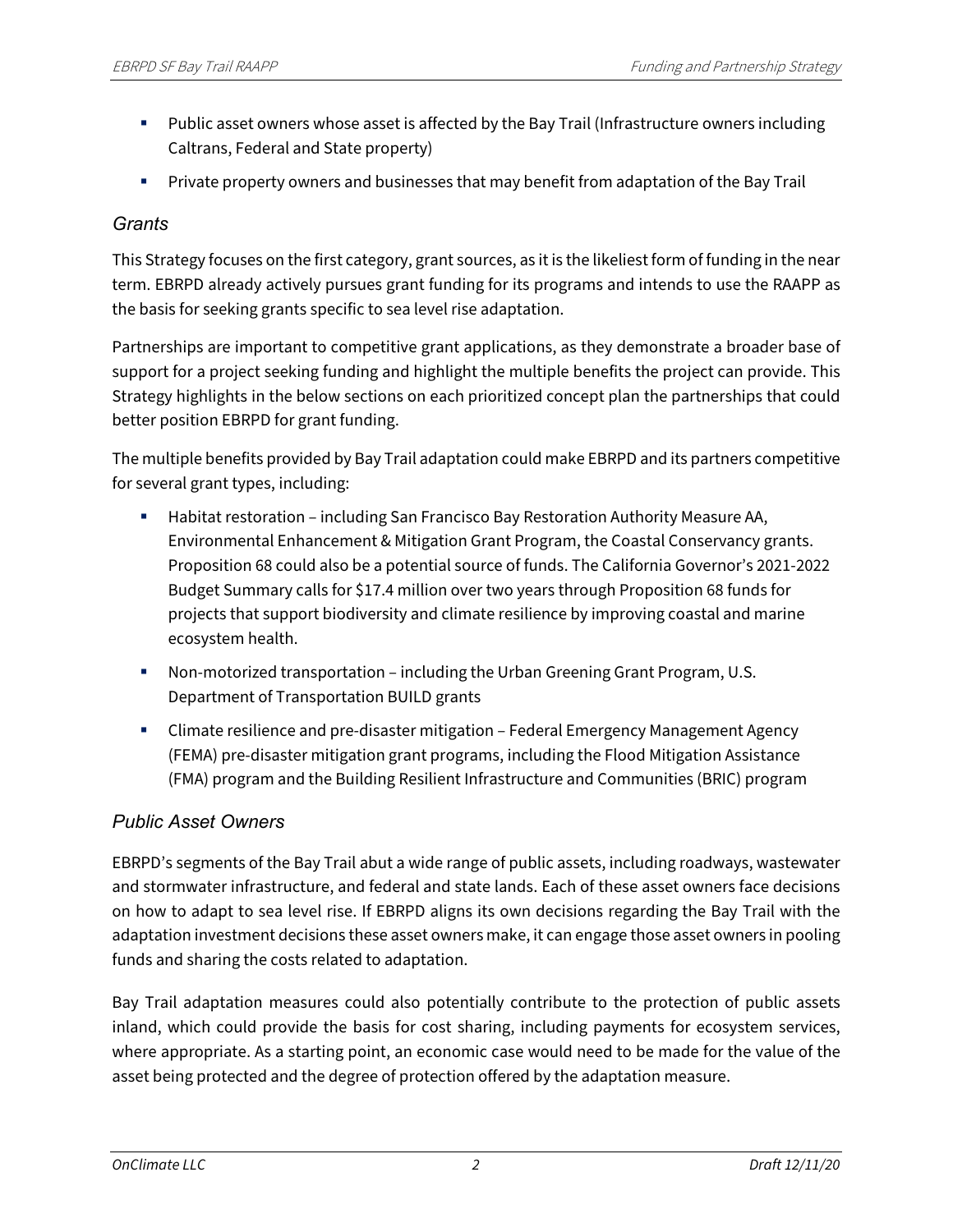#### *Private property owners and businesses*

Private property owners currently are not planning for sea level rise in a coordinated, systematic way. As with public asset owners, private property owners and businesses in low-lying areas throughout the Bay Area face decisions on how to protect their assets and ensure the continuity of their business operations. These decisions will likely not be sufficiently urgent to motivate private property owners and businesses to seek partnership with public agencies such as EBRPD to coordinate on adaptation measures. However, it makes sense for EBRPD to keep these stakeholders in mind as potential future partners who could be interested in cost-sharing. This will be especially true if special districts form in the future to fund adaptation to sea level rise through district-based fees or tax assessments.

#### Conditions that position partnerships to get funding

Partnering with other stakeholders will improve EBRPD's opportunities in each of the above funding sources. In terms of grants, most grant programs prioritize applicants that can demonstrate the support and coordination with other entities. In terms of public asset owners and private property owners and businesses, coordination will be necessary to align activities to produce co-benefits of adaptation activities.

This Strategy defines partnerships as acting in coordination with another public or private organization. Partnerships related to sea level rise adaptation can take the form of (in order of least to greatest effort):

- Information-sharing: This can include sharing data relevant to the success of the project, including sea level rise projections, habitat and ecosystem health, and information on site users.
- Aligning goals and priorities: This would include EBRPD referring to other agencies plans (such as climate action plans, green infrastructure plan, bicycle and pedestrian plans) when designing its adaptation projects. It would also include EBRPD seeking to influence partners' plans to take into account sea level rise adaptation goals along the Bay Trail.
- Joint grant seeking: This can range to signing letters of support for EBRPD's grant applications to one or more entities applying with EBRPD on a joint grant application, which may include collaboratively designing the project they are seeking to fund.
- Memorandum of Understanding: This could be established to provide the basis for EBPRD to coordinate with one or more entities to share resources (e.g. equipment and facilities), or to implement programs together, including environmental education or habitat restoration programs.
- Joint Powers Authorities (JPAs) and other formalized governance structures: This requires the most effort to establish. Creating a JPA may make sense if there is an ongoing revenue stream associated with an EBRPD adaptation project which needs to be managed and allocated. This solution does not seem to be an obvious fit for the three prioritized concept plans.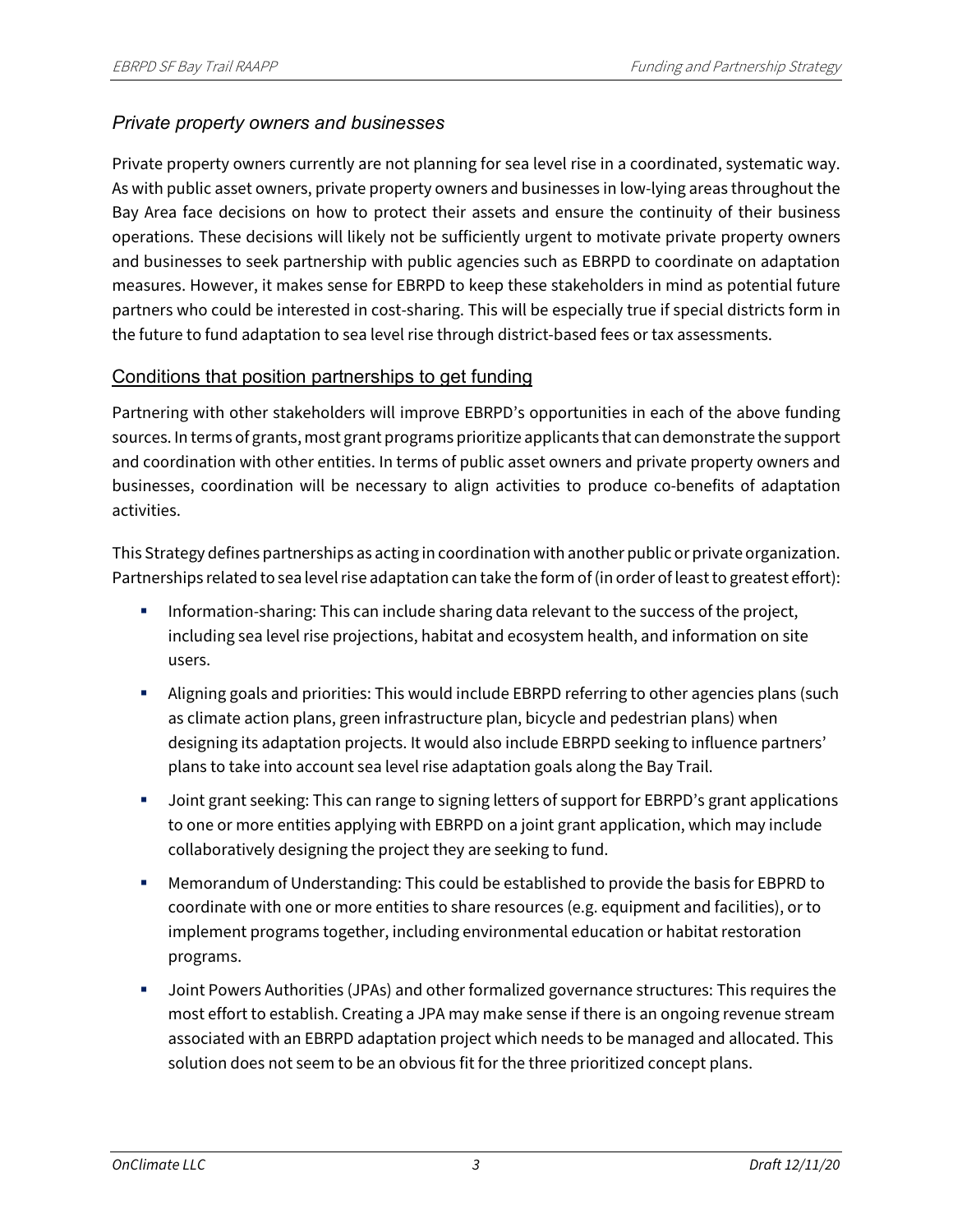When considering partnerships to increase funding opportunities for adaptation to sea level rise, conditions for success include:

- Align with long term climate plans with all partners so grant pursuits are strategic rather than opportunistic
- **IDENTIFY 19** Identify the role in a partnership that best positions EBRPD for achieving its adaptation goals. In some cases, this may be convening other partners; in other cases, this may require leading the project and pursuit of funding. In still other cases, it may take the form of raising awareness among other partners for the need for sea level rise adaptation measures.

## Partners for seeking funding

While specific partners who will enable EBRPD to increase opportunities for funding will vary depending on the segments of the Bay Trail EBRPD focuses on, there are a few categories of potential partners EBRPD will likely want to build partnerships with in any effort to adapt to sea level rise. These include city governments, public asset owners, and non-profit organizations

## *City and County governments*

Most of the jurisdictions that EBRPD's sections of the Bay Trail cross have plans with targets that align with sea level rise adaptation goals and other goals that can be accomplished by adapting the Bay Trail to sea level rise. These include climate action plans, adaptation plans, hazard mitigation plans, bicycle and pedestrian plans, and sustainability plans. These plans can serve as the starting point for identifying common goals and narratives that can support joint grant seeking. EBRPD also has the opportunity through its adaptation projects to provide a model to other jurisdictions seeking to incorporate sea level rise into their capital improvement plans.

## *Caltrans*

The California Department of Transportation (Caltrans) owns and operates the interstates and state routes that adjoin EBRPD's Bay Trail segments in many places. Preserving bicycle and pedestrian access along those routes by adapting the Bay Trail to sea level rise aligns with Caltrans bicycle and pedestrian mobility goals. As Caltrans incorporates sea level rise adaptation into its own project planning decisions, EBRPD has an opportunity to highlight the potential role of the Bay Trail in meeting climate adaptation goals as well as non-motorized travel goals.

## *Non-profit organizations*

EBRPD's plans to adapt portions of its Bay Trail segments to sea level rise present an opportunity to align with, and gain the support of, non-profit organizations with related mandates. These include the Regional Parks Foundation and other organizations focused on mitigating and adapting to climate change, environmental justice, shoreline access, environmental education, and habitat restoration. While these organizations are not likely to be the source of funds beyond seed funding, partnership with them could increase the competitiveness of EBRPD's grant applications. In particular, the Regional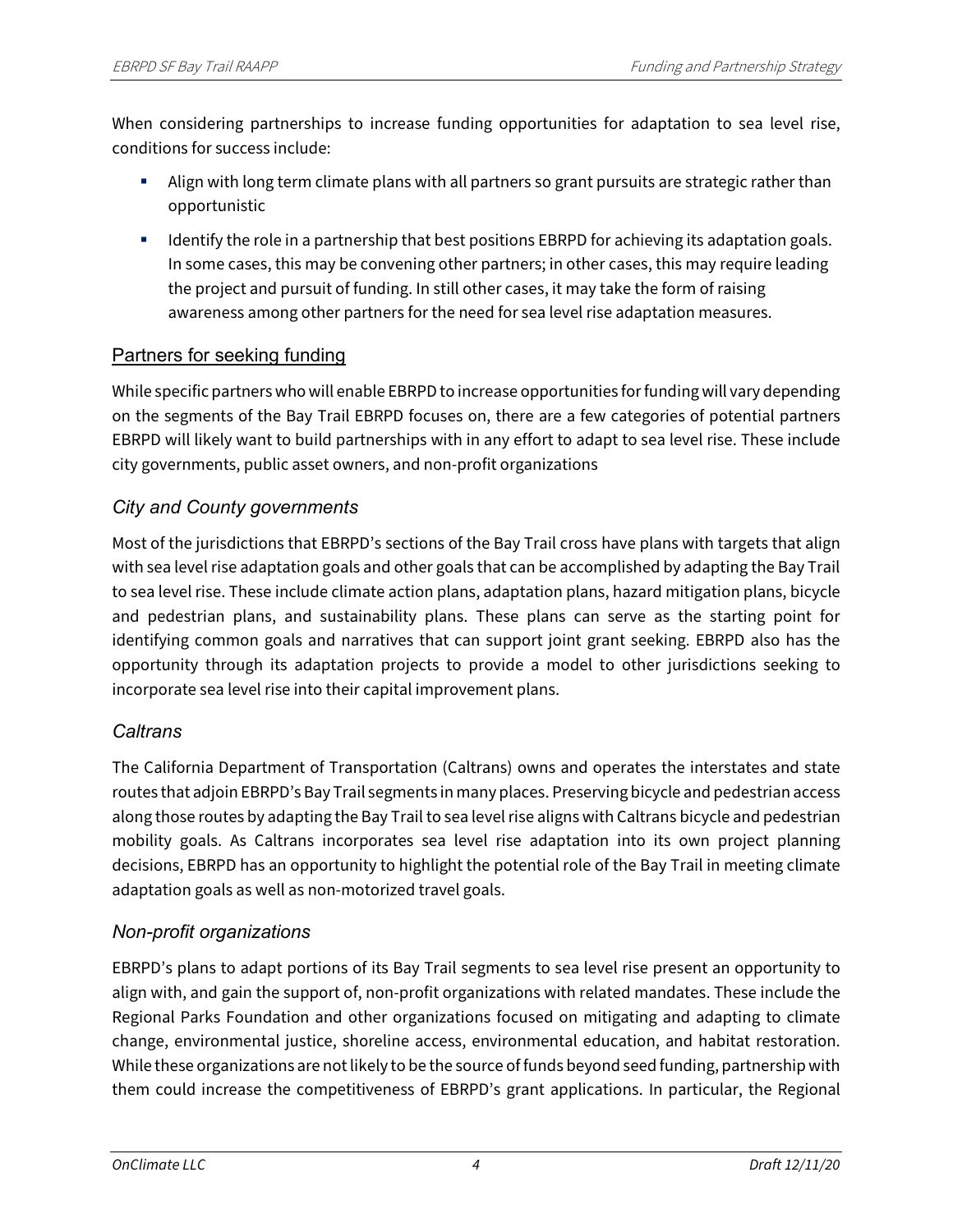Parks Foundation's focus on youth development, environmental stewardship, access and engagement would align well in particular with the McLaughlin Eastshore State Park and Alameda Point prioritized concept plans.

#### Resources EBRPD has and should continue to build

In building partnership to seek funding for adaptation projects along the Bay Trail, EBRPD can build on its own internal resources. This includes building on existing relationships and grant seeking efforts to support the RAAPP strategy. Through its own funding sources such as voter-approved Measure FF and Measure WW, EBRPD can provide "first money in" on RAAPP projects and thereby increase its competitiveness when seeking grant funding. EBRPD can also draw on its own research, such as the 2017 "Quantifying our Quality of Life" economic benefits analysis report. Further quantifying the benefits provided by preserving and increasing access to the Bay Trail, and expanding those benefits to include potential protections and ecosystem services provided by adaptation projects, could further increase the competitiveness of grant applications. Given the ongoing COVID-19 pandemic, EBRPD can also make the case that it contributed to the region's resilience and public health, by offering access to safe, outdoor recreation opportunities. The large increase in users since the start of the pandemic can be incorporated in narratives of the benefits of adapting the Bay Trail to climate change.

#### How this strategy informed the selection of the three prioritized concept plan sites

The RAAPP site prioritization and selection process incorporated funding and partnership considerations in a qualitative way. Six factors were considered:

- Potential for near-term partnership
- **EBRPD Liaison Committee in place**
- Other potential partner agencies, including federal, state, and local agencies
- Past project experience with EBRPD
- Willingness to spend money on adaptation, as evidenced by projects the city or county had invested in
- Potential local private sector partners, including large property owners and businesses in need of future adaptation measures.

Each of the eight Bay Trail segments under consideration for the RAAPP were ranked using these criteria. These rankings drew on conversations with EBRPD staff. Some of the sites that were considered most conducive to funding and partnership strategies were not considered high priorities in terms of risk to sea level rise. In the end, the three prioritized concept plan sites represent a range of partnership opportunities, from most likely to lead to partnership to least likely.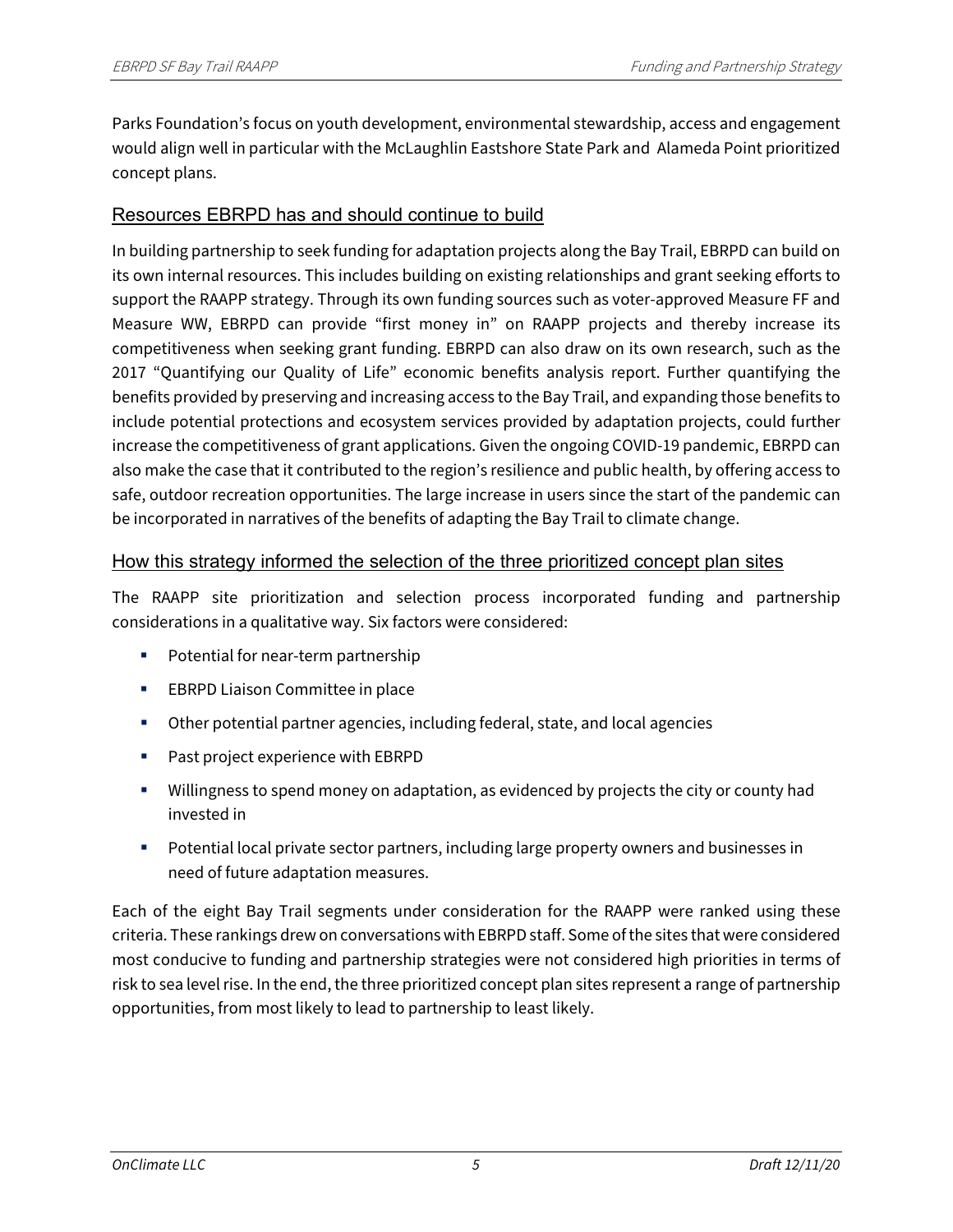# Strategy for Alameda Point

This section provides an initial strategy for seeking funding for the Alameda Point prioritized concept plan. It identifies the elements of the concept plan that EBRPD can highlight when seeking funding, the partners EBRPD can engage, and steps EBRPD can take in the short term to set itself up for future funding opportunities.

## Site features that present opportunities for funding.

The Alameda Point prioritized concept plan is located on the northwest tip of Alameda Point, also referred to as the "Northwest Territories". The RAAPP adaptation plan for this site provides several benefits that could serve as the starting point for funding requests. These include access to nature and recreation opportunities, habitat restoration, and protection against sea level rise.

#### *Access to nature and recreation opportunities*

The Alameda Point Northwest Territories (NW Territories) concept plan could attract funding from programs aiming to increase access to nature for specific populations. By providing access from the planned Veterans Affairs (VA) outpatient clinic to the shoreline, the concept plan also provides opportunities for incorporating nature into the medical center's therapeutic and wellness services. The concept plan would also connect the shoreline with the proposed columbarium adjacent to the VA outpatient clinic, offering visitors the opportunity to pay their respects in a beautiful natural setting. The links between the site's natural, healing and memorial functions would be further strengthened by designing the nature center planned for this site, in a way that provides space for quiet reflection and honors the service of members of the Armed Forces. The concept plan also increases access to the shoreline for low-income populations, including residents of the nearby Alameda Point Collaborative neighborhood.

## *Habitat restoration*

The NW Territories concept plan features the creation of tidal marsh habitat, which could attract funding sources supporting habitat restoration and ecosystem health. If the restored habitat fosters the reintroduction of endangered species to the site, the project potentially could be used as a habitat mitigation bank, depending on the requirements of the agencies seeking the offsets.

## *Protection against sea level rise*

In adapting the Bay Trail to sea level rise, the NW Territories concept potentially could also help protect adjacent properties from coastal flooding. Its design is expected to result in wave attenuation at the mouth of the Oakland Estuary, which could benefit Port of Oakland seaport operations. Depending on the design of the proposed access road just beyond the EBRPD site's southern edge, the fortified edge and tidal marsh elements of the concept plan could support any flooding protection the access road provides to the VA outpatient clinic and columbarium.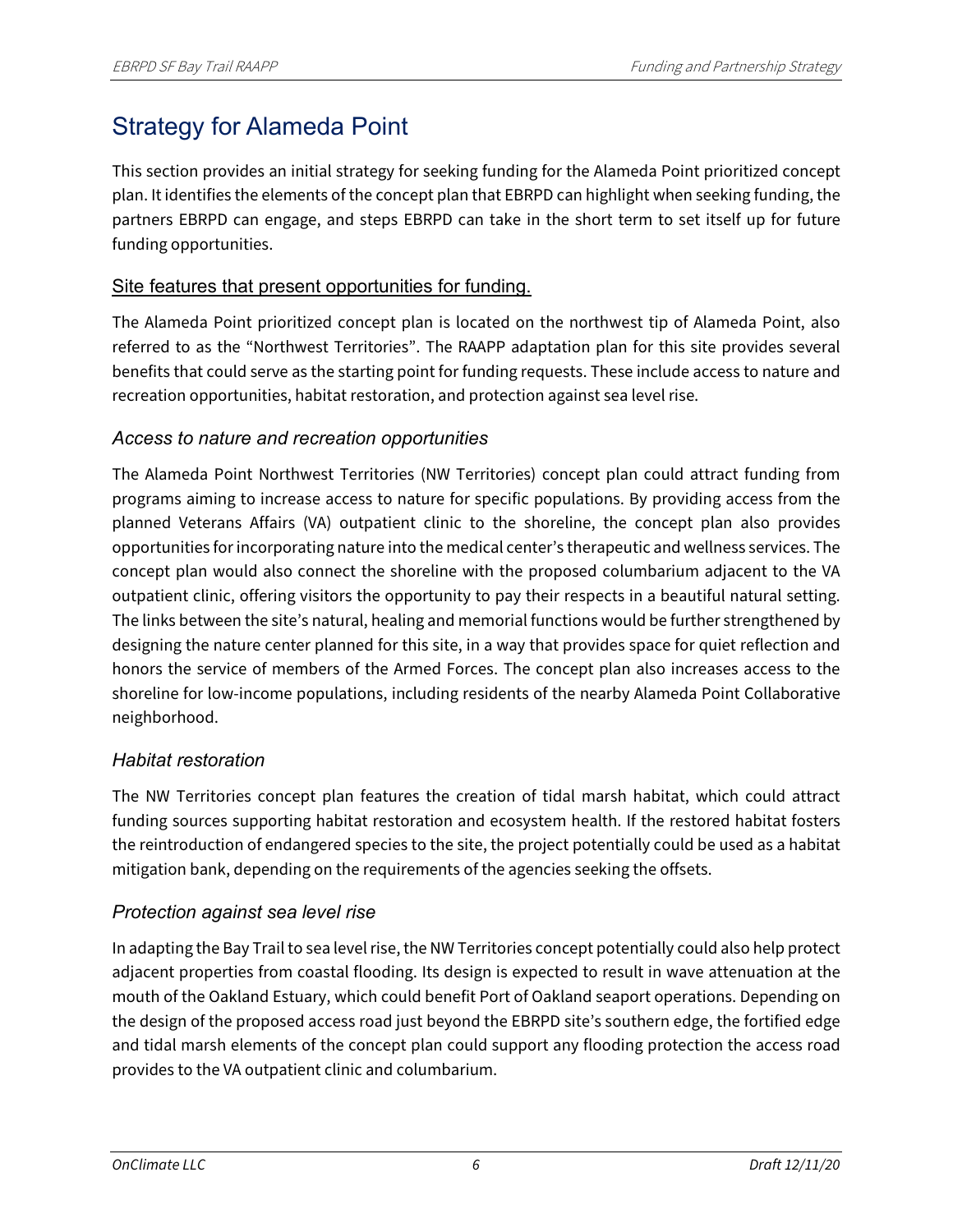## Partnership opportunities

EBRPD will increase its opportunities for funding the NW Territories concept plan by partnering with other public agencies and community organizations active on or near the site. These include the City of Alameda, the US Department of Defense, the Port of Oakland, and local non-profit organizations.

## *City of Alameda*

The City of Alameda and EBRPD have already created a framework for partnership in the form of an MOU established in August 2020. The City departments most relevant to the NW Territories are the Base Reuse Department, Public Works Department and Recreation & Parks Department.

The City of Alameda will be an important partner in applying for grant funding for the NW Territories concept plan. The City applied for Measure AA grant funding for another site on Alameda Point, the proposed De-Pave Park. The City is also in the early stages of a year-long effort to prepare to apply for federal pre-disaster mitigation grant programs, including the FEMA FMA and BRIC grant programs. The City's intent is to package multiple sea level rise protection projects into one grant application. This package would include the NW Territories project and priority projects identified in the City of Alameda Climate Action and Resiliency Plan, the northern shoreline near the Webster and Posey Tubes, and the Veterans Court shoreline near the Bay Farm Bridge.

## *US Department of Defense*

Two US Department of Defense agencies, the US Army Corps of Engineers (USACE) and VA, are involved in redeveloping the site adjacent to the NW Territories site into the VA outpatient clinic and columbarium. USACE leads the project construction and the VA will be the end user of the site. EBRPD has already started to engage with USACE and the VA on the design of the NW Territories and an on-site visitors center, which the VA may be in a position to fund. EBRPD can demonstrate linkages between the VA's goals for its site and the NW Territories concept plan's contributions to VA visitors' well-being and access to nature. By coordinating together, EBRPD and USACE have an opportunity to achieve site designs that protect the VA site from sea level rise over time.

## *Port of Oakland Seaport*

The NW Territories concept plan could reduce wave action at the mouth of the Oakland Estuary. This could provide benefits to the Port of Oakland Seaport, located on the other side of the channel. The Port may not yet have identified wave attenuation as a priority, but it could be interested in supporting future grant applications, such as the FEMA pre-disaster mitigation grants the City of Alameda is beginning to prepare for.

## *Non-profit organizations*

The NW Territories concept plan aligns with the goals of a range of non-profit organizations focused on veterans' health and well-being, habitat restoration, and improved access to nature for low-income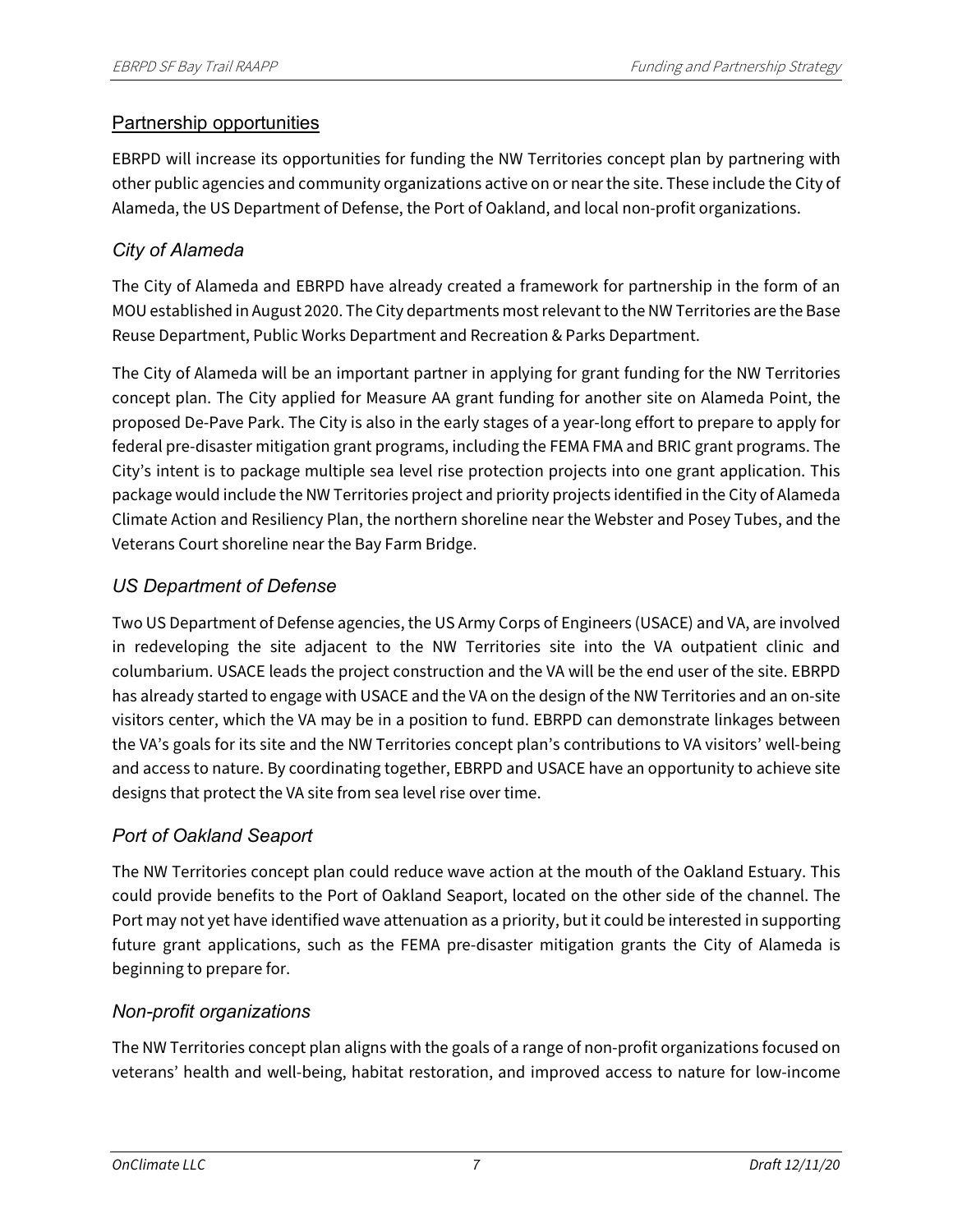communities. These organizations present opportunities for supporting or partnering on future grant applications for the site.

#### Recommended next steps

EBRPD can take the following actions to increase opportunities for funding the development of the NW Territories concept plan:

- 1. Continue to convene and coordinate with key partners, including the City of Alameda, Department of Defense agencies. Consider including the Port of Oakland Seaport in discussions of possible sea level rise and wave action protections offered by the NW Territories concept plan.
- 2. Coordinate with the City of Alameda to support grant applications, including for Measure AA and for FEMA pre-disaster risk mitigation.
- 3. Continue to coordinate with the VA on the possibility of its funding the construction of a nature center and seek to align its features with the services the VA seeks to offer visitors to its outpatient clinic and columbarium.

# Strategy for McLaughlin Eastshore State Park

This section provides an initial strategy for seeking funding for the McLaughlin Eastshore State Park prioritized concept plan. It identifies the elements of the concept plan that EBRPD can highlight when seeking funding, the partners EBRPD can engage, and steps EBRPD can take in the short term to set itself up for future funding opportunities.

#### Site features that present opportunities for funding.

The McLaughlin Eastshore State Park prioritized concept plan focuses on daylighting Schoolhouse Creek where it flows into the bay and restoring habitat to the north of the creek. The RAAPP adaptation plan for this site provides several benefits that could serve as the starting point for funding requests. These include access to nature and recreation opportunities, habitat restoration, non-motorized mobility, and protection against sea level rise.

## *Access to nature and recreation opportunities*

The concept plan proposes to daylight Schoolhouse Creek and create coarse beaches along the shoreline north of the creek. The daylighting of Schoolhouse Creek could provide new opportunities for youth environmental education, adding to programs currently offered by the City of Berkeley Parks, Recreation & Waterfront Department and by EBRPD. This could serve as the basis for seeking funding from foundations and grant programs aimed at increasing environmental education opportunities.

The concept plan also proposes water access through a coarse beach north of the creek. This access could position EBRPD for grants such as Measure AA and others focused on shoreline access. While the site does not currently qualify for Disadvantaged Community status under the State's mapping tool, a case can be made for the concept plan providing increase shoreline access to low-income populations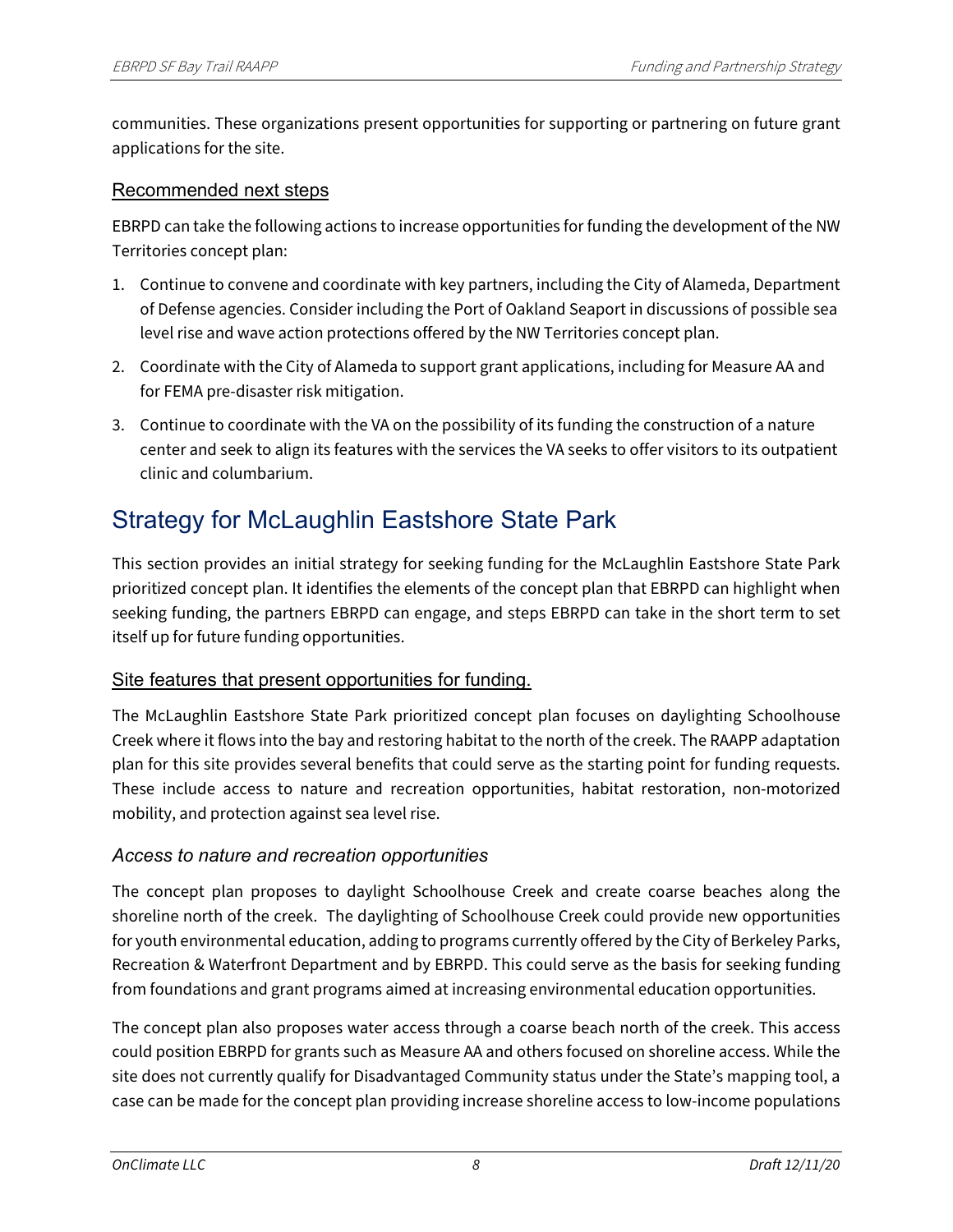living in Berkeley, Oakland and elsewhere in the East Bay. Pedestrian bridge access to McLaughlin Eastshore State Park currently exists off of Addison Street, arriving south of Schoolhouse Creek. An additional pedestrian bridge is under development off of Gillman Street, north of Schoolhouse Creek. Another pedestrian bridge is in the planning phase, which is expected to be at the Ashby Interchange and could increase access to McLaughlin Eastshore State Park for residents of Emeryville and potentially West Oakland.

## *Habitat restoration*

The McLaughlin Eastshore State Park concept plan provides two alternative scenarios for the area north of Schoolhouse Creek: 1) the restoration of tidal marsh habitat and 2) the restoration of upland habitat. Either habitat restoration scenario could attract funding sources supporting habitat restoration and ecosystem health. If the restored habitat fosters the reintroduction of endangered species to the site, the project potentially could be used as a habitat mitigation bank, depending on the requirements of the agencies seeking the offsets.

## *Non-motorized mobility*

The existing Bay Trail along McLaughlin Eastshore State Park serves as a bicycle commute route connecting jobs and housing along the East Bay. With the planned completion of the bicycle lane on the Bay Bridge span connecting Yerba Buena Island and the City of San Francisco, bicycle commuting on the McLaughlin Eastshore segment of the Bay Trail could increase. The McLaughlin Eastshore State Park concept plan proposes a way to reduce the impact of sea level rise on the existing Bay Trail and to divert some bicycle and pedestrian closer to the shoreline. This could attract funding and support from organizations aiming to increase bicycle-based commuting and would align with existing climate action plans seeking to reduce transportation-based greenhouse gas emissions.

## *Protection against sea level rise*

The proposed habitat restoration and daylighting of Schoolhouse Creek help lay the groundwork for future adaptations to sea level rise along the segments of the Bay Trail that parallel Caltrans roadways. The use of a nature-based near-term adaptation to sea level rise could provide the starting point for engaging with Caltrans on longer-term sea level rise protection needs. These efforts could attract planning grants and other funding opportunities to pilot approaches that could be applied throughout the Bay Area shoreline.

## Partnership opportunities

EBRPD will increase its opportunities for funding the McLaughlin Eastshore State Park Schoolhouse creek concept plan by partnering with other public agencies and community organizations active on or near the site. These include the City of Berkeley, Caltrans, and local non-profit organizations.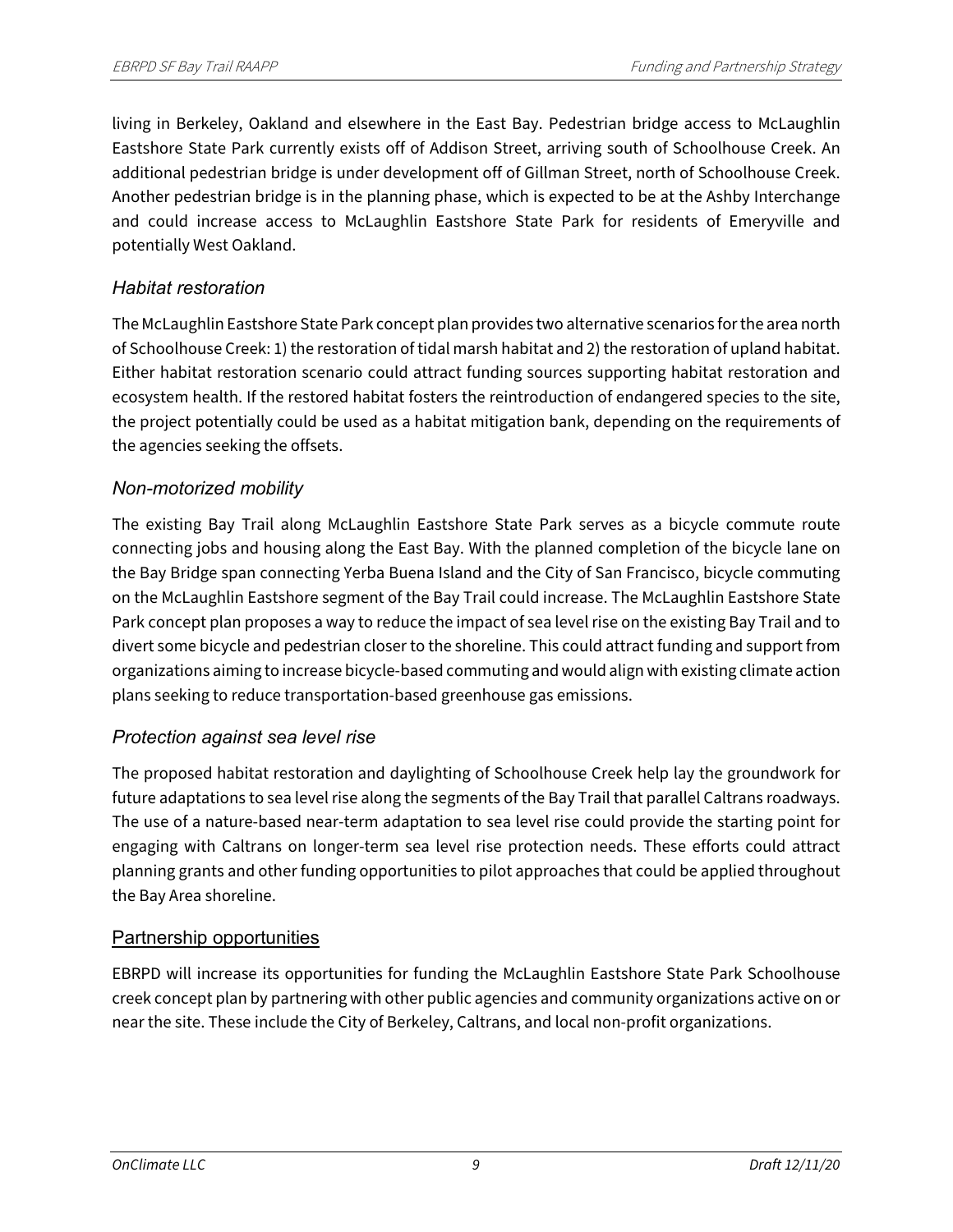## *City of Berkeley*

EBRPD can benefit from coordinating with the City of Berkeley on McLaughlin Eastshore State Park adaptations to sea level rise, particularly in terms of gaining the City's support or partnership on grant pursuits. The City of Berkeley submitted this year a Measure AA grant application for habitat restoration and public access in the Berkeley Aquatic Park. The City could build on these efforts by supporting or jointly submitting a future Measure AA grant for the McLaughlin Eastshore State Park concept plan.

EBRPD can also continue to coordinate with the City of Berkeley on environmental education opportunities offered through the City of Berkeley Parks, Recreation & Waterfront Department, as well as the City's Marina Master Plan update. The Department of Public Works created in 2019 a Green Infrastructure Plan whose goals may align with the daylighting of Schoolhouse Creek. In any case that daylighting can serve as the start of a conversation on improving stormwater drainage from the neighborhoods east of Interstate 80 towards the Bay.

## *Caltrans*

Caltrans owns and operates Interstate 80. The agency has not yet engaged with EBRPD on opportunities to protect the interstate from sea level rise. The Caltrans State Bicycle and Pedestrian Plan, published in 2017, could serve as a starting point for communicating the value the Bay Trail brings to Caltrans bicycle and pedestrian goals. This could lay the groundwork for future conversations regarding sea level rise adaptation and how to protect Caltrans' assets while also maintaining bicycle and pedestrian access.

## *Non-profit organizations*

The NW Territories concept plan aligns with the goals of a range of non-profit organizations focused on habitat restoration, creek daylighting, bicycle mobility and environmental education. These organizations present opportunities for supporting or partnering on future grant applications for the site.

#### Recommended next steps

EBRPD can take the following actions to increase opportunities for funding the development of the McLaughlin Eastshore State Park concept plan:

- 1. Take the lead on seeking funding sources, including Measure AA, and identify co-benefits that can attract joint applicants and supporters.
- 2. Continue to engage with Caltrans to lay the groundwork for future coordination on protecting the Bay Trail and Interstate 80 from sea level rise.
- 3. Continue to coordinate with the City of Berkeley to align the Schoolhouse Creek daylighting project with related City infrastructure initiatives, including the Green Infrastructure Plan, the Marina Master Plan Update, and projects funded by Measure M.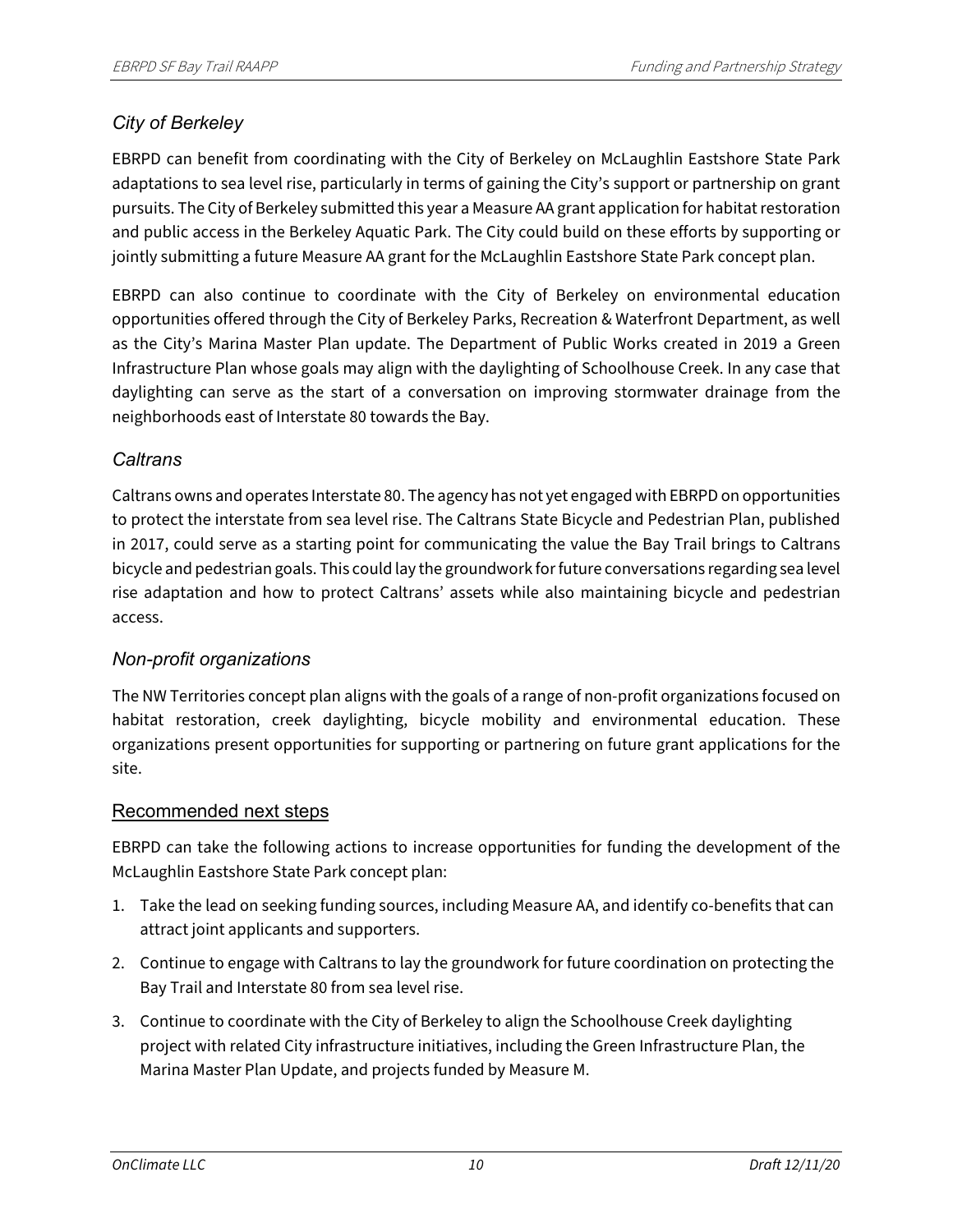# Strategy for MLK Shoreline

This section provides an initial approach for engaging with partners along the Bay Trail segment that runs north along Doolittle Drive (State Route 61) from the MLK Jr Shoreline Center to the Bay Farm Bridge. As this concept plan depends on the actions of other partners, this strategy focuses on the partners to engage with.

#### Site features that present opportunities for funding.

The northern MLK Shoreline segment presents an opportunity to strengthen bicycle access along the Bay Trail between the City of Alameda (Bay Farm and Alameda Island) and the City of San Leandro. Given the risk of sea level rise along Doolittle Drive, this segment also presents the opportunity to contribute to the design of sea level rise adaptations to Caltrans assets in a way that preserves and enhances bicycle and pedestrian access.

#### Partnership opportunities

EBRPD's opportunities to increase bike access and adapt this portion of the Bay Trail to sea level rise will depend in large part on the other public agencies who own or are connected by this section of Doolittle Drive: Caltrans, City of Alameda, the City of Oakland, and the Port of Oakland.

## *Caltrans*

Caltrans owns and operates State Route 61. The agency has begun to engage with EBRPD and other stakeholders on the need to protect the Doolittle Drive section of State Route 61 in the near term from high tides and rising sea levels. EBRPD can continue to engage with Caltrans and other interested stakeholders on the design of a raised or otherwise modified road, to communicate the need for the design to include bicycle access. The Caltrans State Bicycle and Pedestrian Plan, published in 2017 could serve as a starting point for communicating the value the Bay Trail brings to Caltrans bicycle and pedestrian goals.

## *City of Alameda*

As mentioned in the Alameda Point section, the City of Alameda is in the early stages of a year-long effort to prepare to apply for federal pre-disaster mitigation grant programs, including the FEMA FMA and BRIC grant programs. The City's intent is to package multiple sea level rise protection projects into one grant application, including the Veterans Court shoreline near the Bay Farm Bridge. As this area is just along the northern end of Doolittle Drive, the federal grant application could provide an opportunity for both EBRPD and Caltrans to partner with the City of Alameda in seeking funding to protect the areas near Bay Farm Bridge from sea level rise while also providing Bay Trail bicycle access. Increasing bicycle access along this section could align with the Alameda Active Transportation Plan, currently under development.